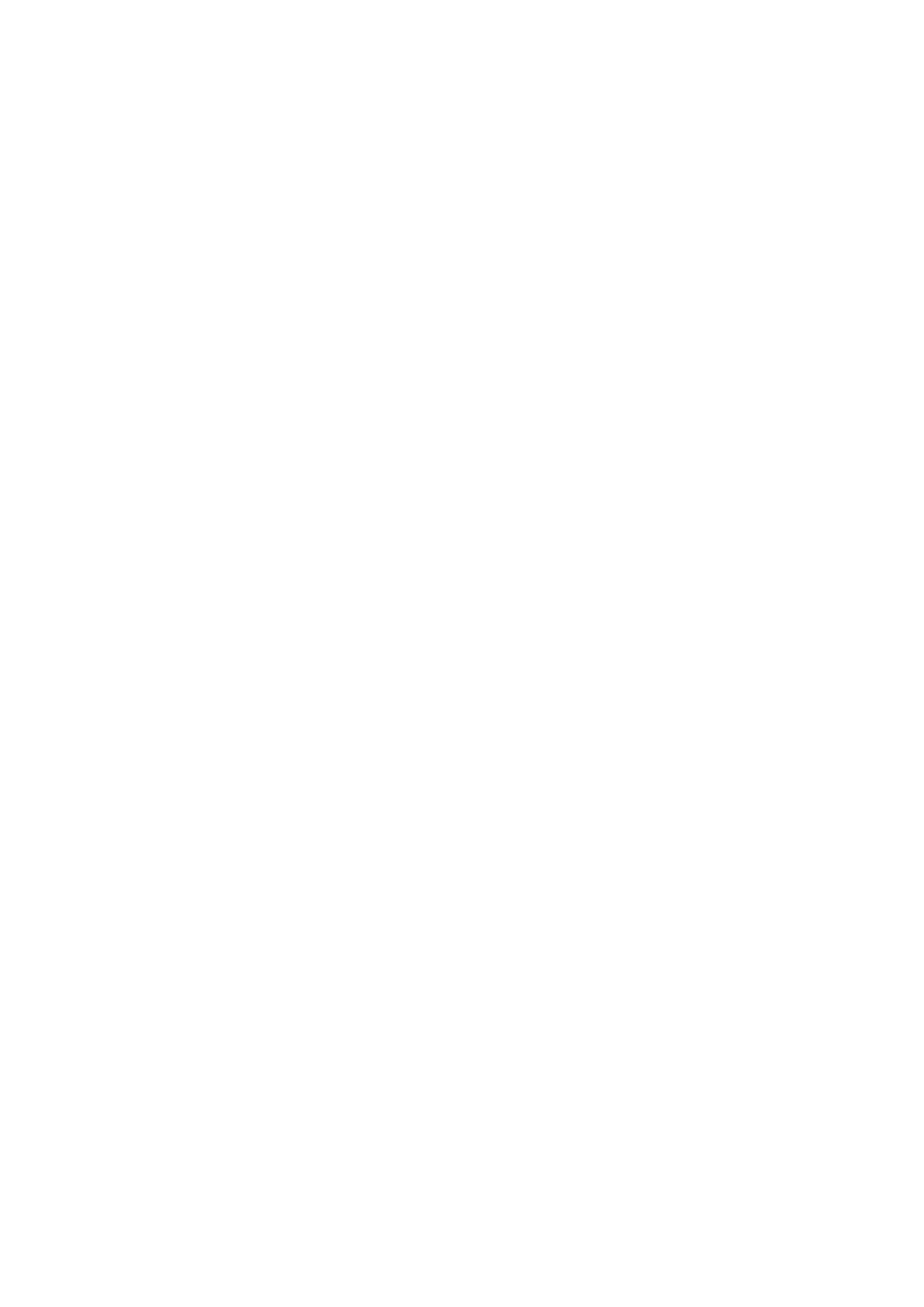For technical background for Rule Corrigenda in this present document, reference is made to separate document Technical Background for Rule Corrigenda.

## **Revision history**

| Date            | Author  | Description                                  |
|-----------------|---------|----------------------------------------------|
| 22 October 2012 | CSR PT1 | Initial version submitted to the Hull Panel. |
|                 |         |                                              |
|                 |         |                                              |
|                 |         |                                              |
|                 |         |                                              |
|                 |         |                                              |
|                 |         |                                              |
|                 |         |                                              |
|                 |         |                                              |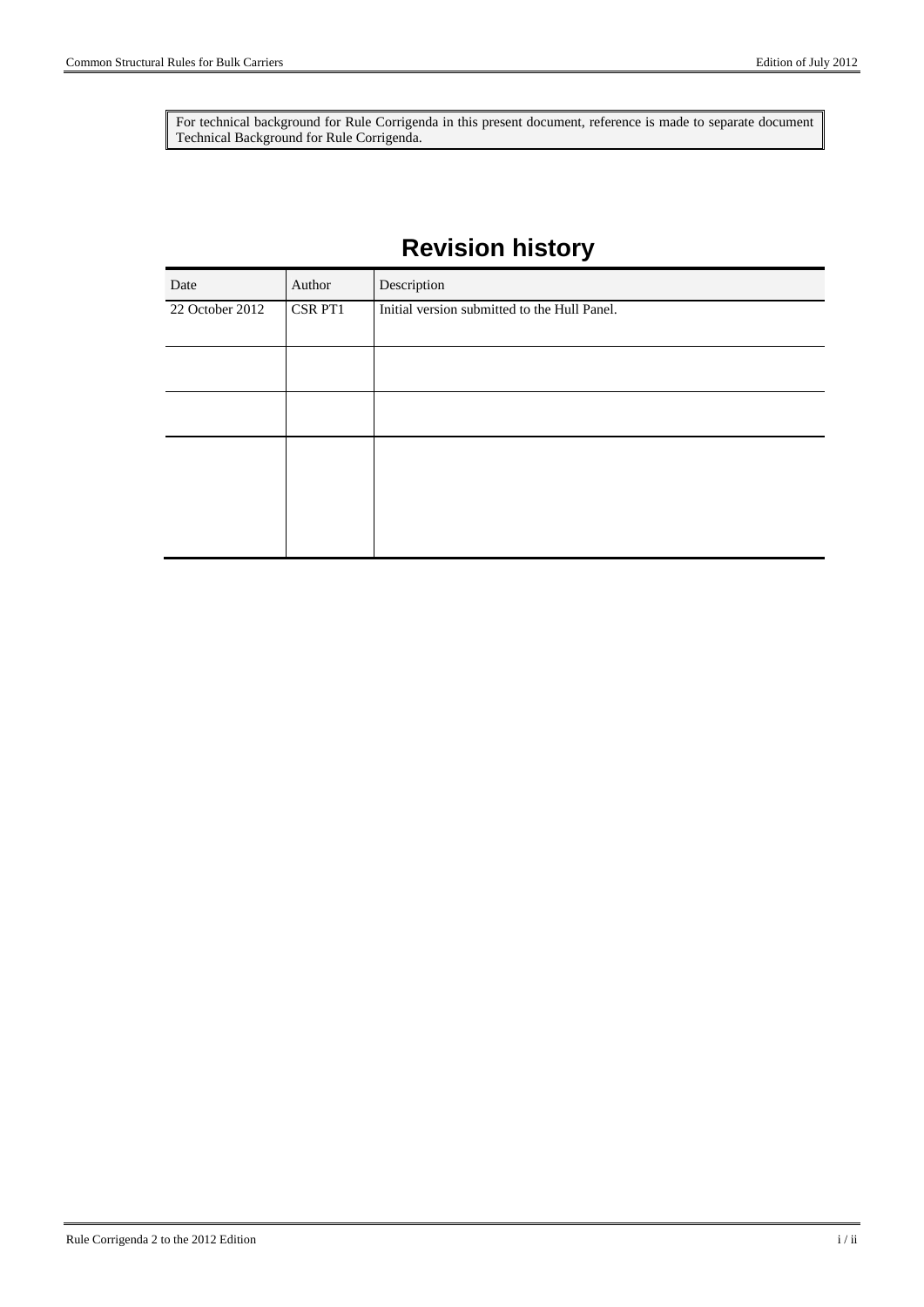### **List of changes**

| <b>CHAPTER 3</b> |   |  |  |
|------------------|---|--|--|
| <b>Section 6</b> |   |  |  |
|                  | 9 |  |  |
|                  |   |  |  |